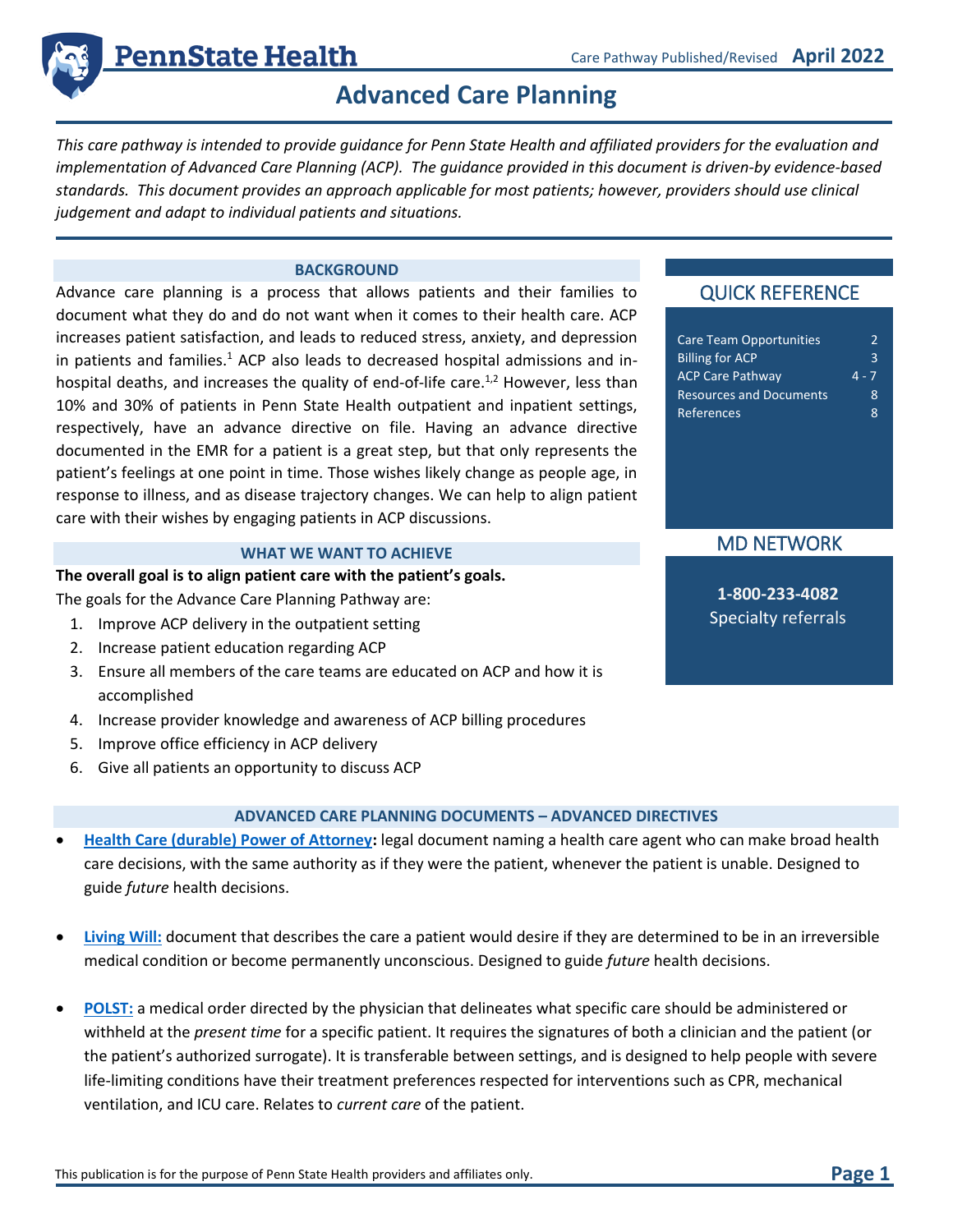

## **OUTCOMES MEASUREMENT**

In order to reach our goals for Advance Care Planning, Penn State Health will measure:

- ACP documents on file in the EMR
- Use of 99497 and 99498 CPT codes

#### **CARE TEAM OPPORTUNITIES**

#### **Care Manager:**

• Communicate with patients at the time of transition from a hospital admission and can check the patient's understanding of their illness and introduce the topic of ACP and its importance

### **Medical Office Assistants:**

• First point of contact with patients in the clinic and can initiate pre-visit planning for patients that have an upcoming Annual Wellness Visit

#### **Nursing:**

• When rooming patients for the annual wellness visit and transitional care visit, can ask patients if they have an advance directive

## **Social Work:**

- Serve an important role in family meetings regarding ACP to support and advocate for the patient and family
- Assist with education and outreach to community partners to provide ACP information and can offer participation in community educational events
- Can facilitate completion of ACP documents with patients and families

## **Community Health:**

- Community health workers are members of the community who serve as advocates and liaisons between the community and health care and social services
	- o Help patients understand health care providers' instructions or conversations
	- o Provide community outreach and education regarding ACP

## **Health Professional Students:**

- Students can be engaged in community ACP education events with faith-based groups, senior centers, and community health workers
- Students can facilitate ACP document completion and giving patient educational information via patient navigation

## **Palliative Care:**

- If outpatient palliative care services are offered in the area, these services should be started as early in the disease process as possible by placing a palliative care referral.
- Palliative care can be appropriate at all ages, any stage of serious illness, and even concomitantly with curative treatment. Patients with a heavy symptom burden of chronic disease or a new cancer diagnosis are examples of patients who can benefit from early palliative care.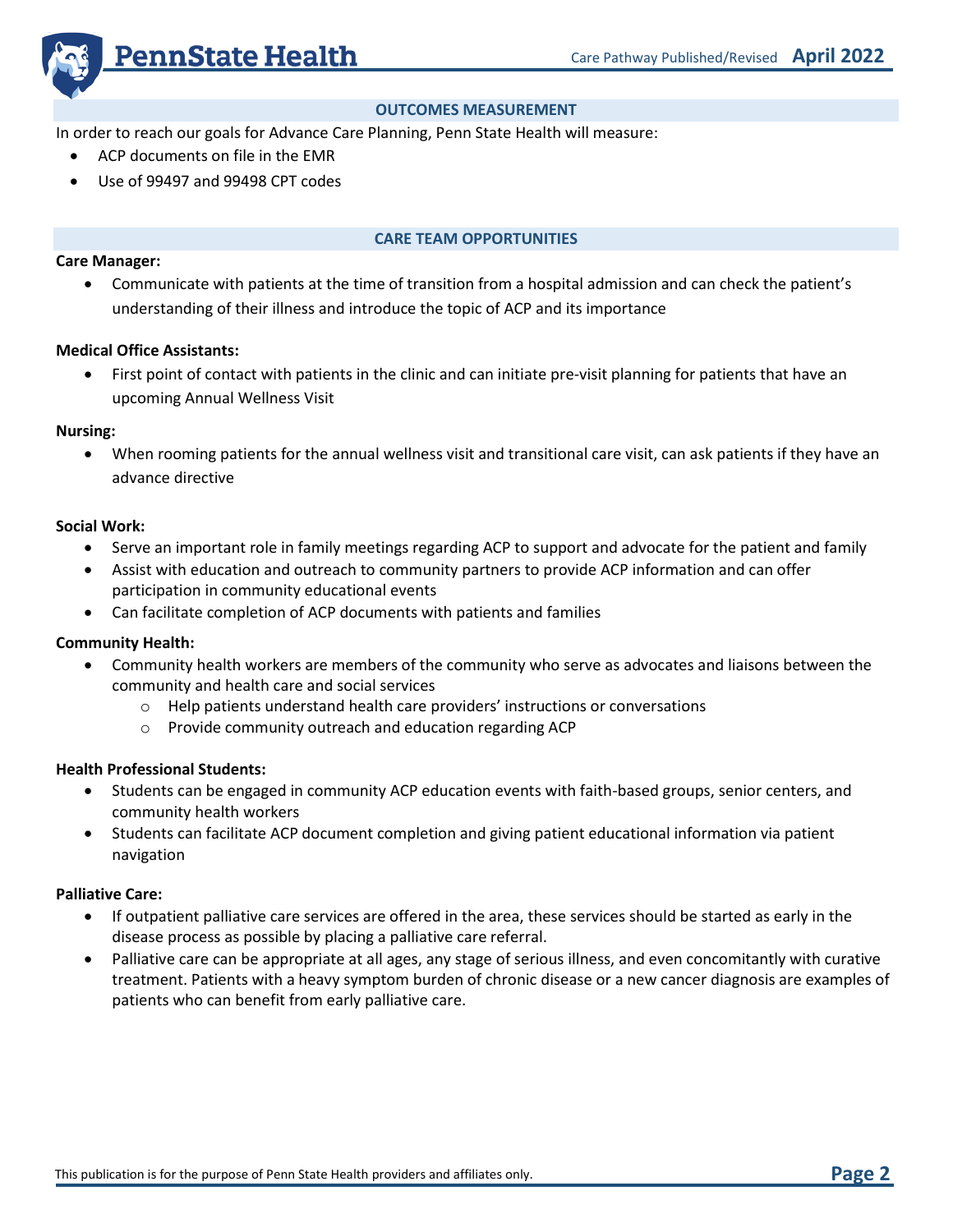

## **RECOMMENDATIONS TO CLINICIANS AND OTHER CARE TEAM MEMBERS**

The following are based on the goals and measures for this care pathway, as well as general operational practices.

- 1. Practices, providers, and care teams to identify patients for prioritized ACP discussions
- 2. Practices to organize their workflow process to schedule ACP discussion visits
- 3. Practices will facilitate advance directives being uploaded to the EMR
- 4. Practices to adopt patient education materials regarding ACP
- 5. Ensure each member of the care team has adequate initial training on ACP
- 6. Practices to periodically review their ACP workflow to address changing needs in their community

## **BILLING FOR ADVANCED CARE PLANNING**

#### **CPT Codes**

- **99497:** Used for Advance Care Planning in the first 30 minutes of face-to-face discussion with the patient, family member(s), and/or surrogate. (Minimum of 16 minutes)
- **99498** (add on): Used for each additional 30 minutes of Advance Care Planning (minimum of 46 minutes or more)
- Only attending face-to-face time with patient counts toward the billable time

## **Diagnosis Codes (ICD-10)**

- Any relevant diagnosis can be used, and there are no specific diagnosis requirements
	- $\circ$  An active condition for which the beneficiary is being counseled (ex. COPD for the patient with whom you are discussing their desire for intubation)
	- $\circ$  A well exam diagnosis when furnished as part of the Medicare Annual Wellness Visit

#### **Copays**

- Medicare waives the ACP coinsurance and Part B Deductible when the ACP is:
	- $\circ$  Delivered on the same day as a covered Medicare Wellness Visit (G0438, G0439)
	- o Offered by the same provider that covered Medicare Wellness Visit
	- o Billed with modifier -33 (preventive services)

## **ACP Billed with other Evaluation & Management (E/M)**

- ACP codes do not need an accompanying E/M code to be billed
- ACP codes *may* be billed on the same day or different day as most other E/M services
	- o Add modifier -25 to the visit E/M code
- ACP codes *can* be billed with transitional care management or chronic care management codes
- If providing both E/M and ACP services on the same day, choose E/M code with modifier 25 code based on complexity and ACP code(s) based on face-to-face time
- ACP codes cannot be billed with: Critical care codes, care plan oversight codes, cognitive impairment evaluation codes, initial/continuing neonatal/pediatric intensive care services

## **Requirements for ACP Discussion Documentation:**

- Evidence of face-to-face discussion with the patient
- The encounter was voluntary in nature
- Details of the discussion (e.g., who was present, what was discussed, understanding of illness, spiritual factors, what decisions they are making, what advance directives are completed, if any)
- Statement supporting the total time spent in ACP
	- o Start and stop times are required by some insurances
	- o At least 16 minutes of time is required to bill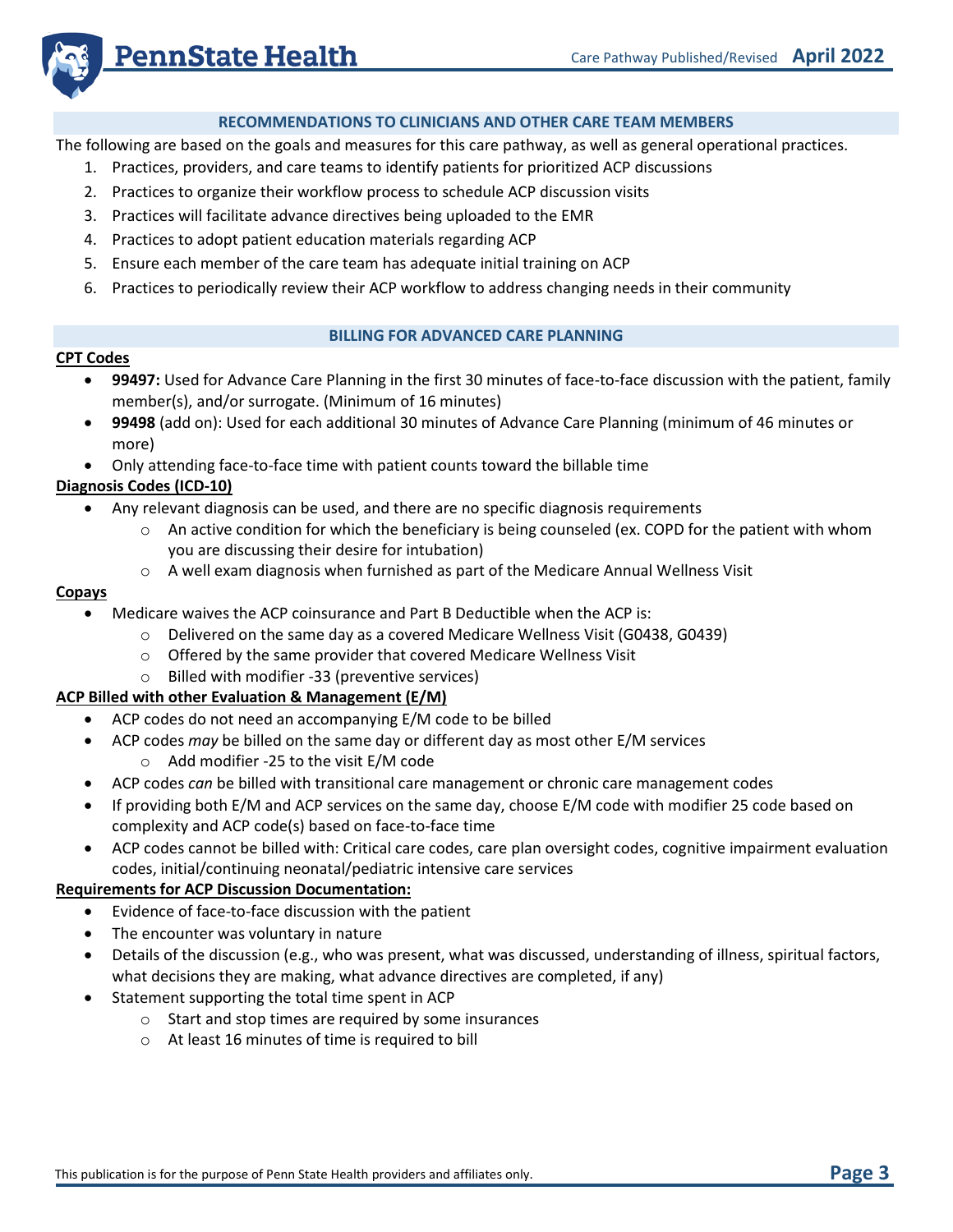

## **ACP CARE PATHWAY**

## **Prepare the Clinic for Discussion**

- 1. Gather appropriate patient education resources (electronic/hard copies) for your clinic. See appendix A.
- 2. Gather appropriate ACP documents (electronic/hard copies) for your clinic. Ensure printed copies are in each room for quick workflow. See appendix A.
- 3. Identify target patients for ACP at your clinic.

#### **Target Populations**

- Patients ages ≥55 years scheduled for annual physical
- Patients scheduled for annual wellness visit
- Patients with a serious chronic illness who have recently been hospitalized
- Patients who have expressed interest

## **Prepare Patients for Discussion**

**Pre-Visit Planning**

a. Call patients or send letters and patient education materials regarding ACP via the mail or the online portal. This can occur before an upcoming appointment where the agenda is to discuss ACP.



b. Care Managers have the unique opportunity to be the first point of contact following a hospital admission vis a transitional care management phone call.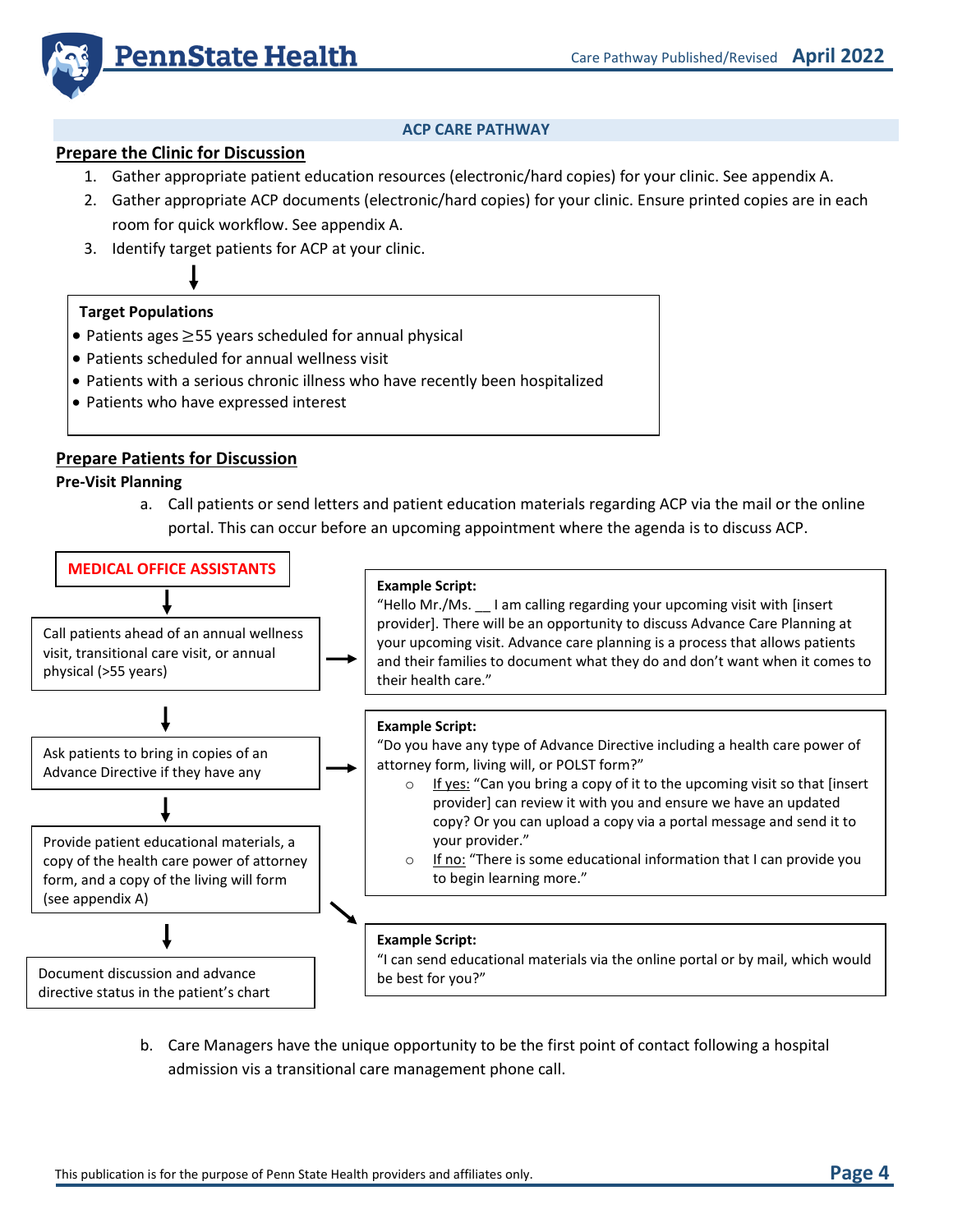

Assess the patient's understanding of their illness

• Discuss the importance of ACP and encourage the patient to discuss this with their provider at the Transitional Care Management (TCM) appointment

If a TCM visit is not scheduled, care managers can also offer an ACP specific appointment with a provider with can be at the office or via telehealth.

Provide ACP educational materials to patients via the portal or mail (see appendix A)

a. Nursing staff can screen patient for completion of ACP documents at the start of a visit.



Screen patients that are being roomed for the annual wellness visit, transitional care visit, or annual physical (≥55 years) if they have ACP documents:

Check to see if there is a Living Will, Health Care POA form, or POLST form is in the EMR.

• If the patient says they have one, but it is not on file, the nurse can encourage the patient to bring it to the next appointment

If the patient does not have an Advance Directive:

- **Provide the patient with appropriate forms**\*
	- o Health Care Power of Attorney Form
	- o Living Will
- **Provide ACP patient education materials**

**\***POLST forms are appropriate for patients that have a severe life-limiting illness and want limits placed on medical interventions at the present time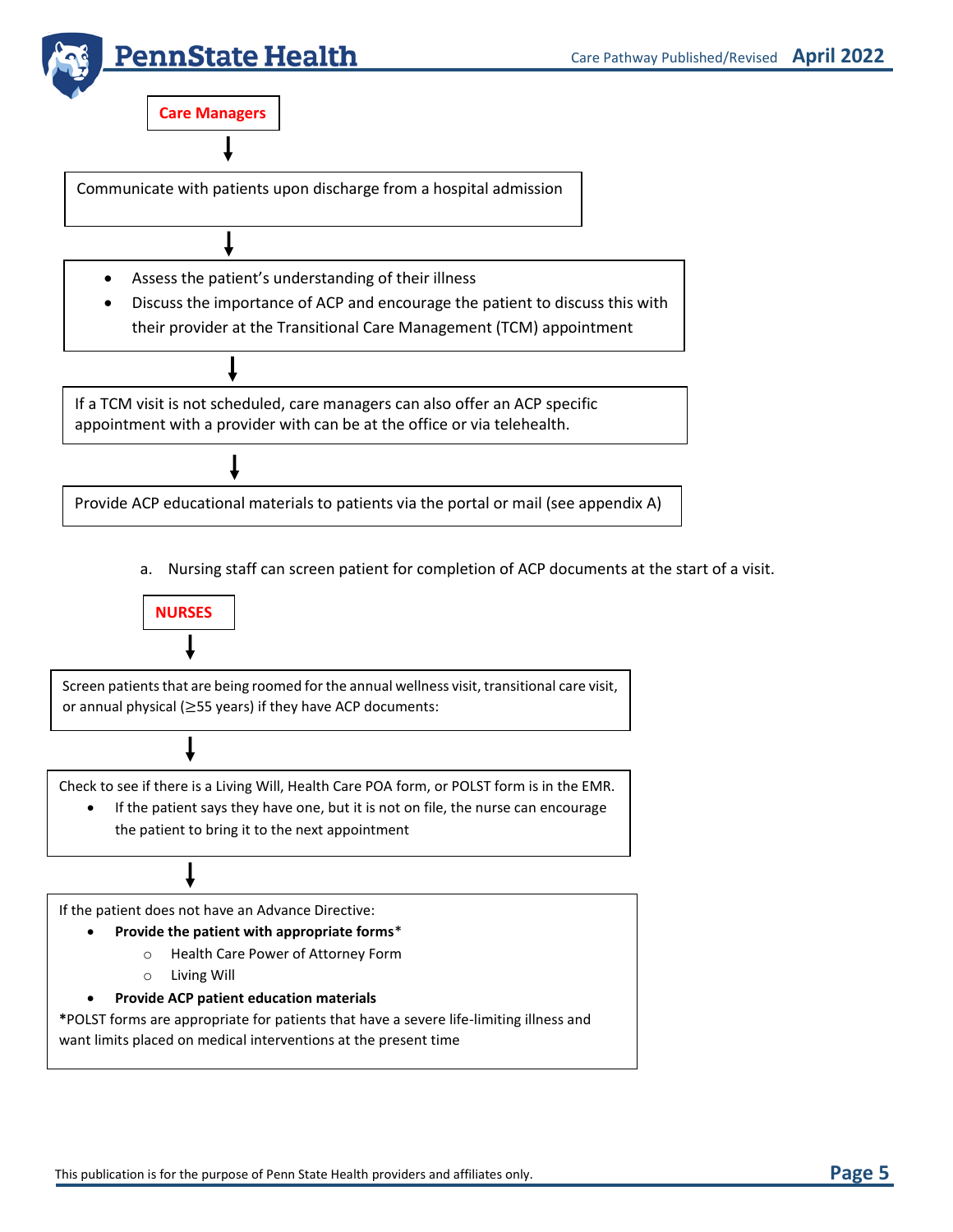

a. Providers can begin to introduce the topic of ACP and its importance with patients and the families over the course of a few appointments in anticipation of a more in-depth discussion at a future time.



Begin to convey the importance of ACP to patients at prior visits, when there is a change in a patient's health management, or a change in a patient's disease trajectory:

"It's important for us to know what is important to you. Have you ever completed advance directives or medical power of attorney papers to help us understand your wishes?"

o *If yes*, "I'd like you to bring them in so we can talk about how they apply to your current condition and what may happen in the future"

o *If no*, "I would encourage you to talk with those important to you about what you want. Then we can talk about it at the next appointment and put your wishes down on paper."

"Have you ever thought about how you would want us to care for you if you get really sick or close to death? Can we dedicate some time toward that at your next appointment?"

"It is important we know who you would want to speak for you if you are unable to make decisions about your care. At your next appointment, can we talk more about that?"

"You may want to have \_\_\_\_\_ with you at your next appointment because we will be discussing changes in your care"

# **Have the Discussion**

**WHO** should be included in the discussion:

- The patient
- The surrogate decision maker if applicable
- Family or other loved ones that the patient would like included

Elicit Patient Input:

- o First assess understanding
- o Ask what is important to the patient
- o Ask how medical conditions and symptoms affect their function and priorities

There are many tools to help guide providers through conducting ACP discussions (see appendix). The **VALUES** tool below may be helpful for determining what is important to the patient.

| $\mathbf{v}$ | Values that are important to the<br>patient                                                                                        | What is important to you at this time?                                                                  |  |
|--------------|------------------------------------------------------------------------------------------------------------------------------------|---------------------------------------------------------------------------------------------------------|--|
| $\mathbf{A}$ | Activities that are significant for                                                                                                | -When you think about the future, what are the things you want to do?                                   |  |
|              | patients                                                                                                                           | -What are the activities you like to do now?                                                            |  |
| L            | Living well/tradeoffs                                                                                                              | -What would be an unacceptable way of living for you?                                                   |  |
|              |                                                                                                                                    | -If you get sicker, how much are you willing to go through for the possibility of gaining<br>more time? |  |
| U            | Uncertainties/fears/worries                                                                                                        | -What fears or worries do you have regarding your health?                                               |  |
|              |                                                                                                                                    | -What concerns you about your future?                                                                   |  |
| E            | Experiences with serious illness                                                                                                   | -What experiences have you had in dealing with family/friends who have died or been<br>seriously ill?   |  |
|              |                                                                                                                                    | -What was the last hospitalization related to your illness like for you?                                |  |
|              |                                                                                                                                    | -What did you learn from those experiences?                                                             |  |
| S.           | Sources of strength/spirituality                                                                                                   | -What gives you strength to cope in difficult times?                                                    |  |
|              |                                                                                                                                    | -Do you have religious or spiritual beliefs that are important to you?                                  |  |
|              | *From Berns et. al 2017 (adapted from Respecting Choices, the Serious Illness Conversation checklists, and Prepareforyourcare.org) |                                                                                                         |  |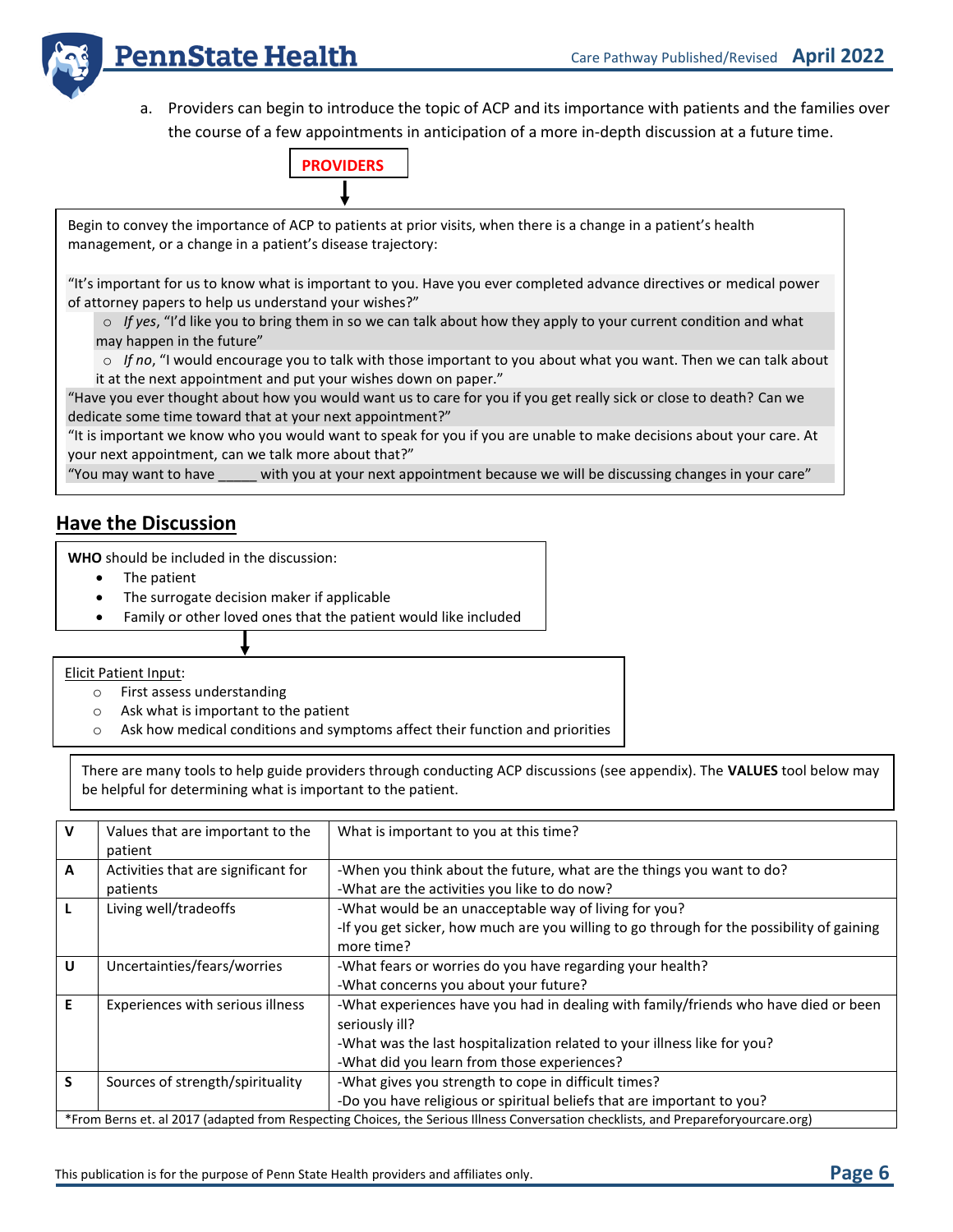

Explain medical interventions that are being considered for the patient or that you believe may be in their future such as hospitalizations, surgeries, or emergency resuscitation effects

Make recommendations about what is medically appropriate

**Advance Directive documents** should be discussed during the ACP conversation, but documents do not have to be completed at this time if the patient is not ready. For most patients a Health Care POA form and/or a living will are appropriate. For patients that have a severe life-limiting illness and want limits placed on medical interventions like CPR or mechanical ventilation, a POLST form may be appropriate.

# **After the Discussion**

- 1. Any completed ACP documents should be scanned into the EMR
- 2. ACP discussions should be continued as patients' life circumstances or health changes
- 3. A follow up appointment to discuss ACP can be scheduled as needed. There is no limit on the number of times the ACP billing codes can be used for a single patient.

ACP should be re-visited at least annually and Advance Directive forms should be updated if necessary. All care team roles should continue as described above.